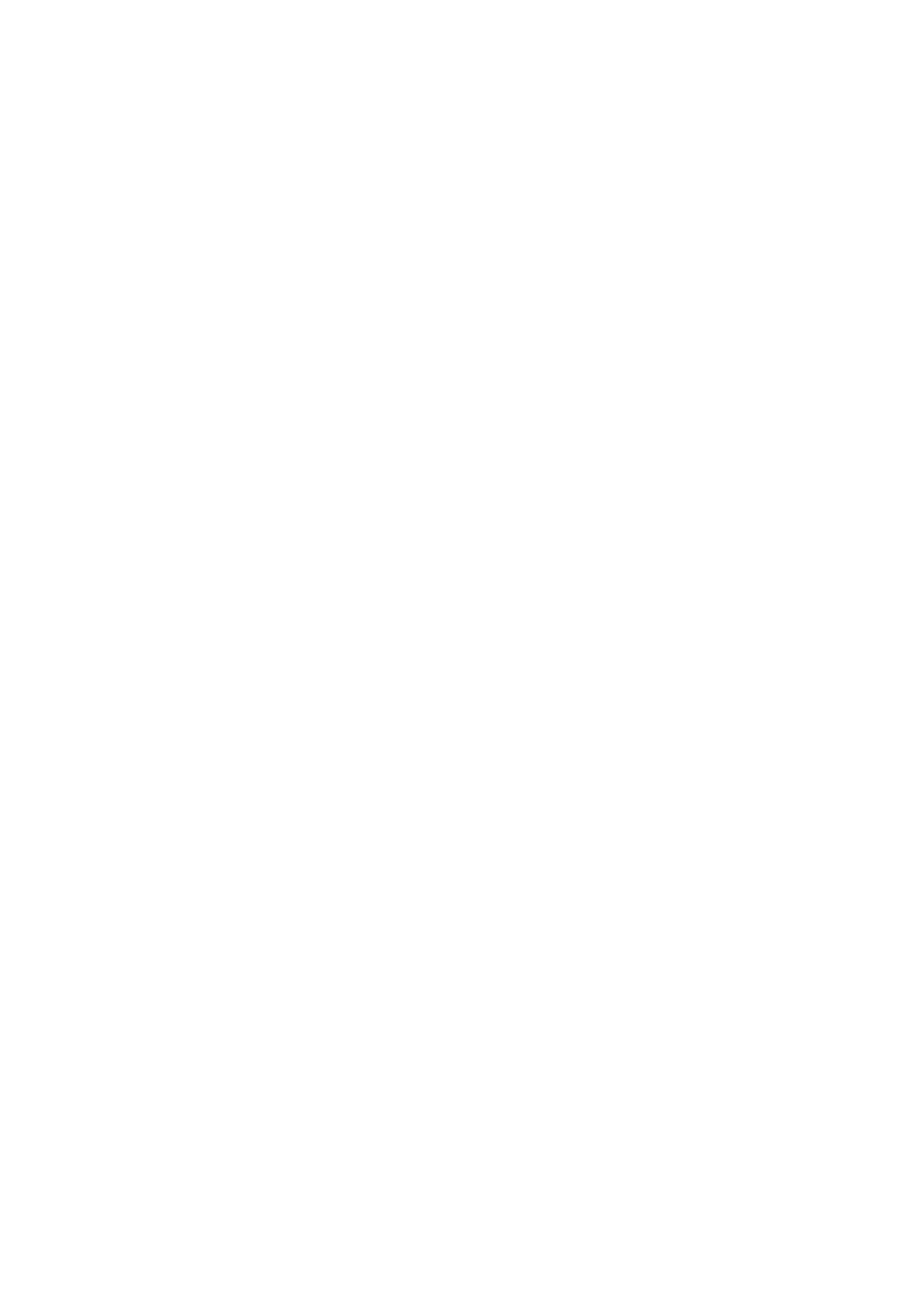

Your

## Advance Health Care Plan

The Advance Health Care Plan (Your Plan) tells people how you want to be treated if you are not able to tell people yourself.

|                    | About you |          |  |
|--------------------|-----------|----------|--|
| First name         |           |          |  |
| Middle name        |           |          |  |
| Last name          |           |          |  |
| Your address       |           |          |  |
|                    |           |          |  |
|                    |           |          |  |
| Suburb             |           | Postcode |  |
|                    |           |          |  |
| Your date of birth |           |          |  |
| telephone number   |           |          |  |
|                    |           |          |  |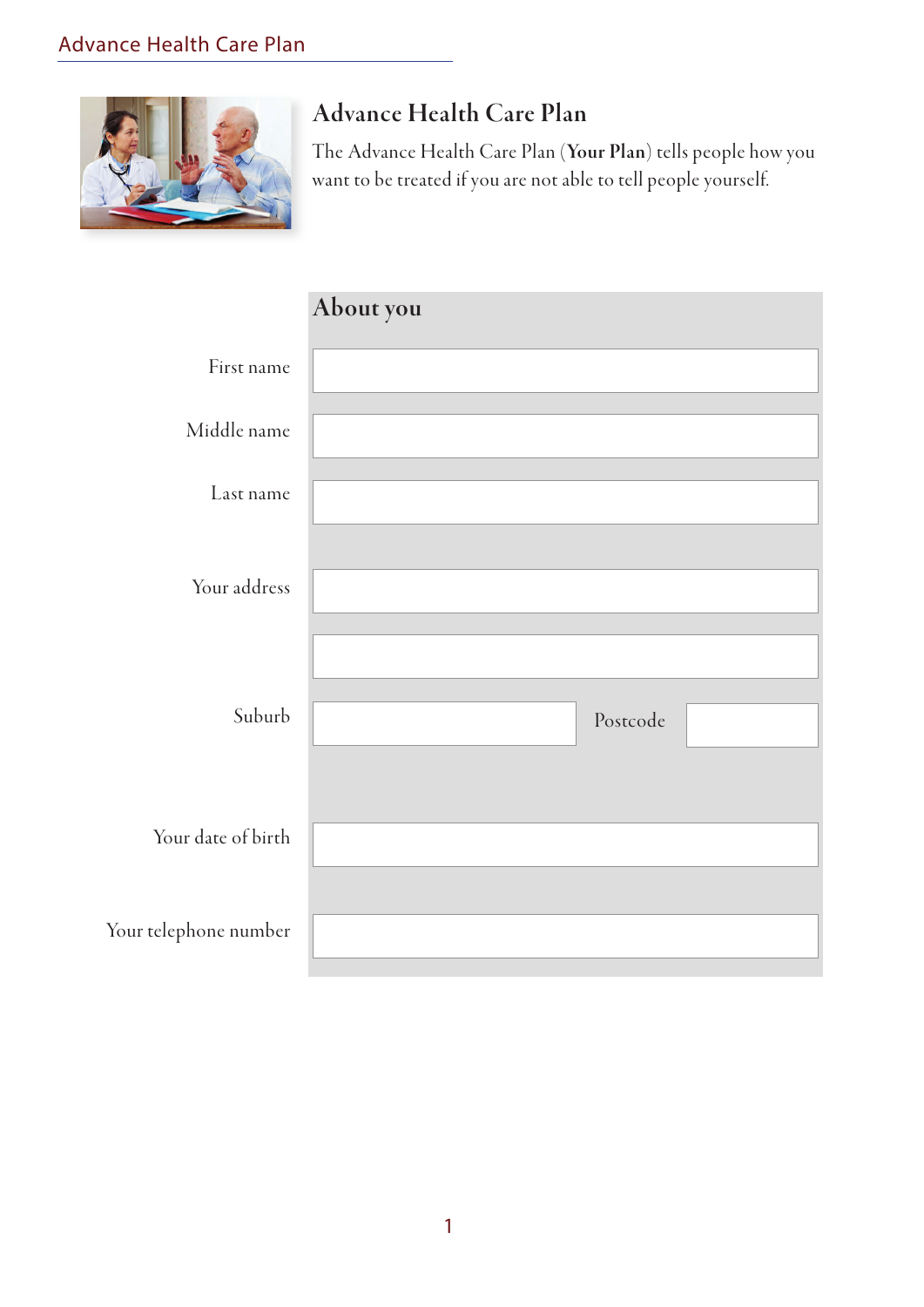#### Advance Health Care Plan



## People who can speak for me if I cannot speak for myself

I have spoken to the people named below about my plan.

They know what I mean by a good life.

I know they will do as I ask.

They can speak for me if I cannot.



|                           | People who can speak for me if I cannot are: |
|---------------------------|----------------------------------------------|
| Name                      |                                              |
| Phone number              |                                              |
| Your relationship to them |                                              |
| Name                      |                                              |
| Phone number              |                                              |
| Your relationship to them |                                              |
| Name                      |                                              |
| Phone number              |                                              |
| Your relationship to them |                                              |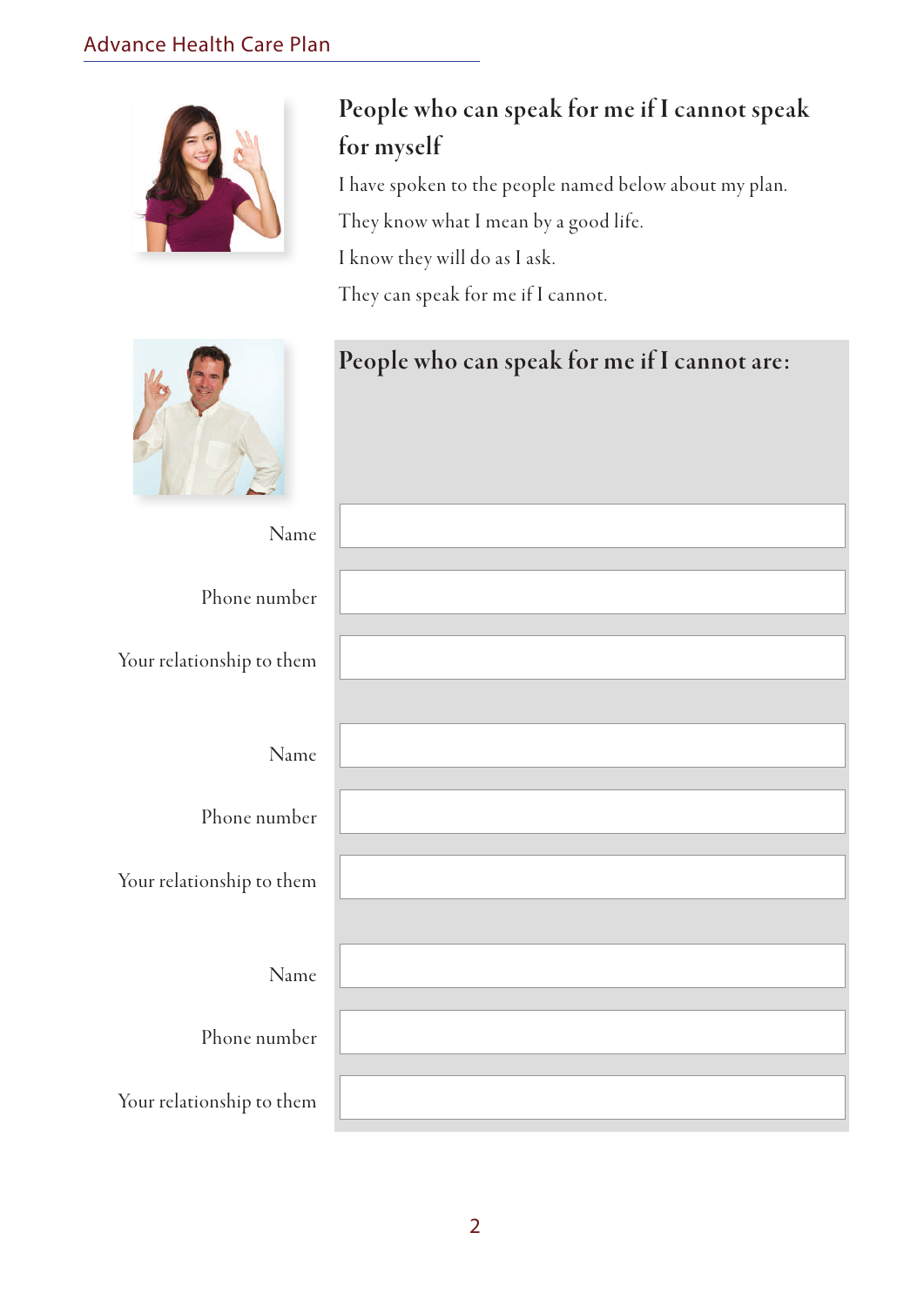

## Enduring Power of Attorney

An EPoA is a legal document. It names a person who can make decisions for you if you cannot.

It is your choice to have an EPoA

If you have an EPoA they should know about your Advance Care Health Plan.

## I have made an Enduring Power of Attorney.

Name of my Attorney

Phone number



## Guardianship

Some people have a guardian to make decisions on their behalf.

A court says which decisions you guardian is allowed to make.

Sometimes this includes health care decisions.

If your guardian can make health care decisions you should give them a copy of your Advance Care Health Plan.

It will show your guardian what you would do if you were making the decisions yourself.

## Details of my Guardian

Name of my Guardian

Phone number of Guardian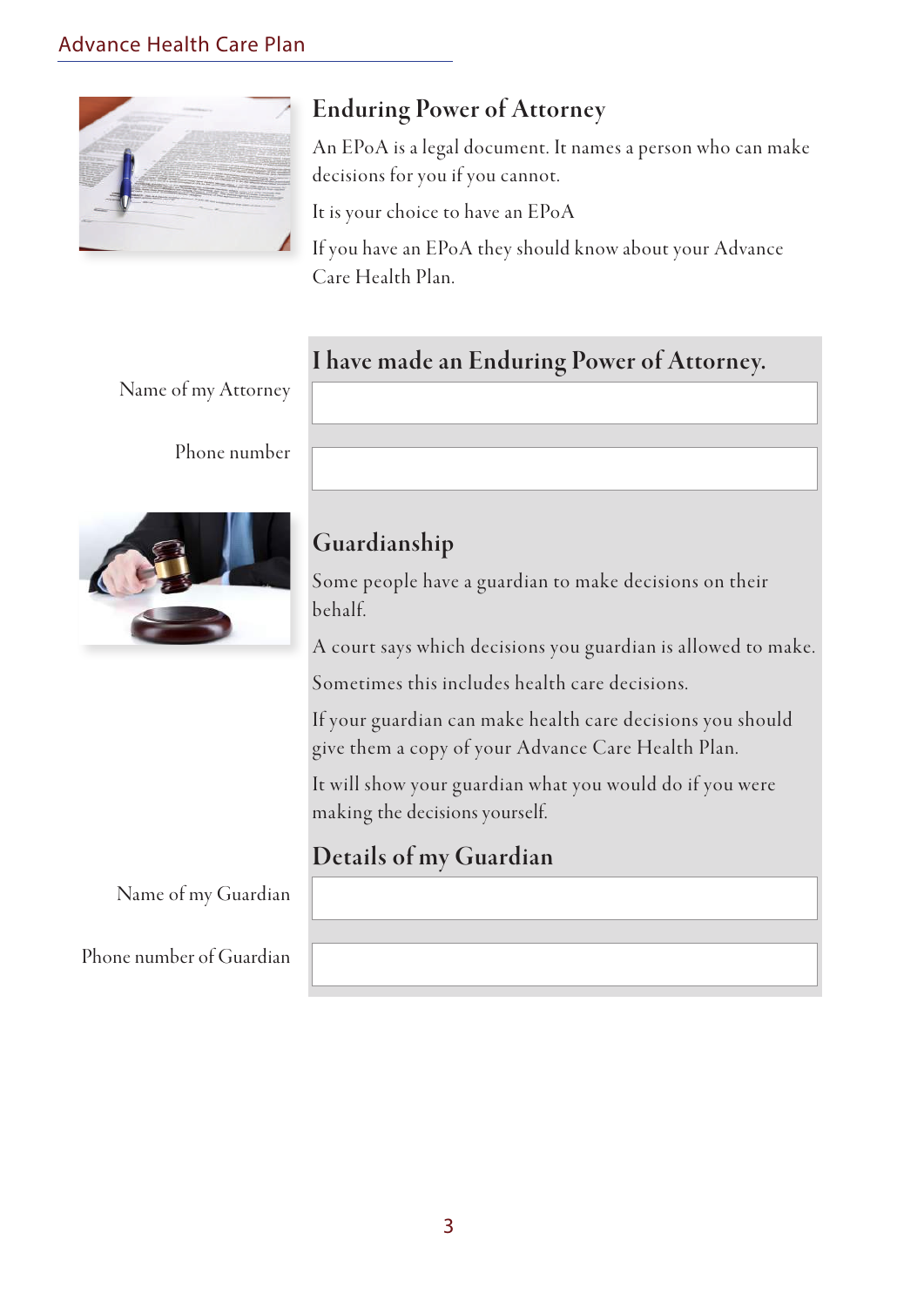

## Your good life

What makes life good is different for everyone.

Write the things that make up your good life in the list below.

## Write the things make up your good life 1. 2. 3. 4. 5. 6.

Please make sure my good life is part of any decisions made if I cannot speak for myself.

Please know that I may already have a disability or illness and still have a good life.

Please value that my good life may not look the same as yours.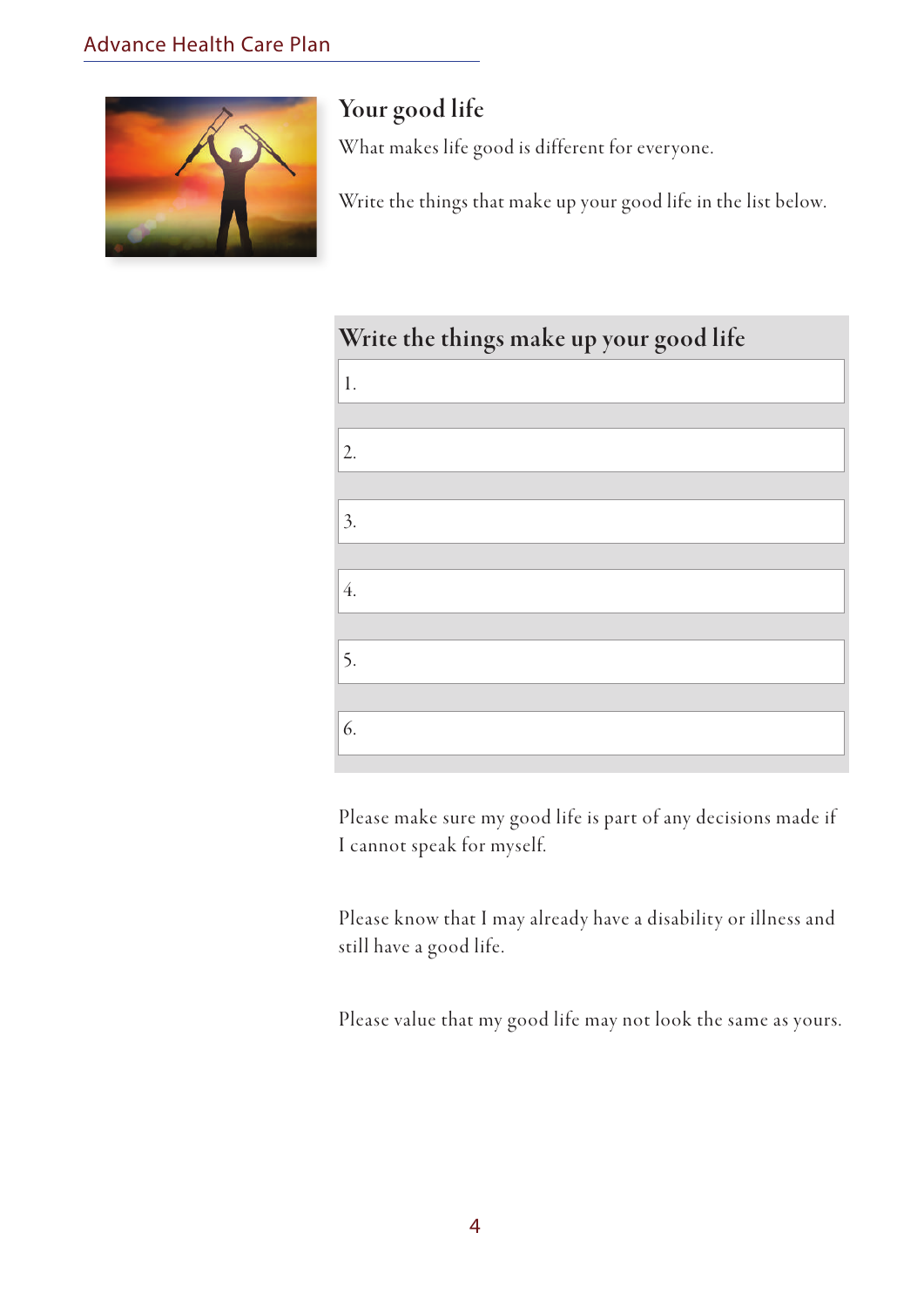

## My choices about Life Prolonging Treatments

## Life Prolonging Treatments are treatments you need to stay alive longer.

Some life prolonging treatments are:

- ventilators
- feeding tubes
- blood transfusions
- kidney dialysis.

There are 4 options about life prolonging treatments.

#### You choose1 option.

Put a line through the 3 options you do not want.

In the shaded box, Write your initials next to the one you choose.

Your initials are the first letter of your first name. Then the first letter of your last name.

#### Option1- Never

I do not want any life prolonging treatments.

or







## Option 2 - Maybe

Use this space to write when you might want a life prolonging treatment.

I want a life prolonging treatment if :

or

## Option 3- My doctors decide

I want a life prolonging treatment if my doctors think I may get well enough to live my good life.

or



## Option 4 My Enduring Power of Attorney decides

I have made an Enduring Power of Attorney.

My Attorney can make decisions about Life Prolonging treatments with my doctors.

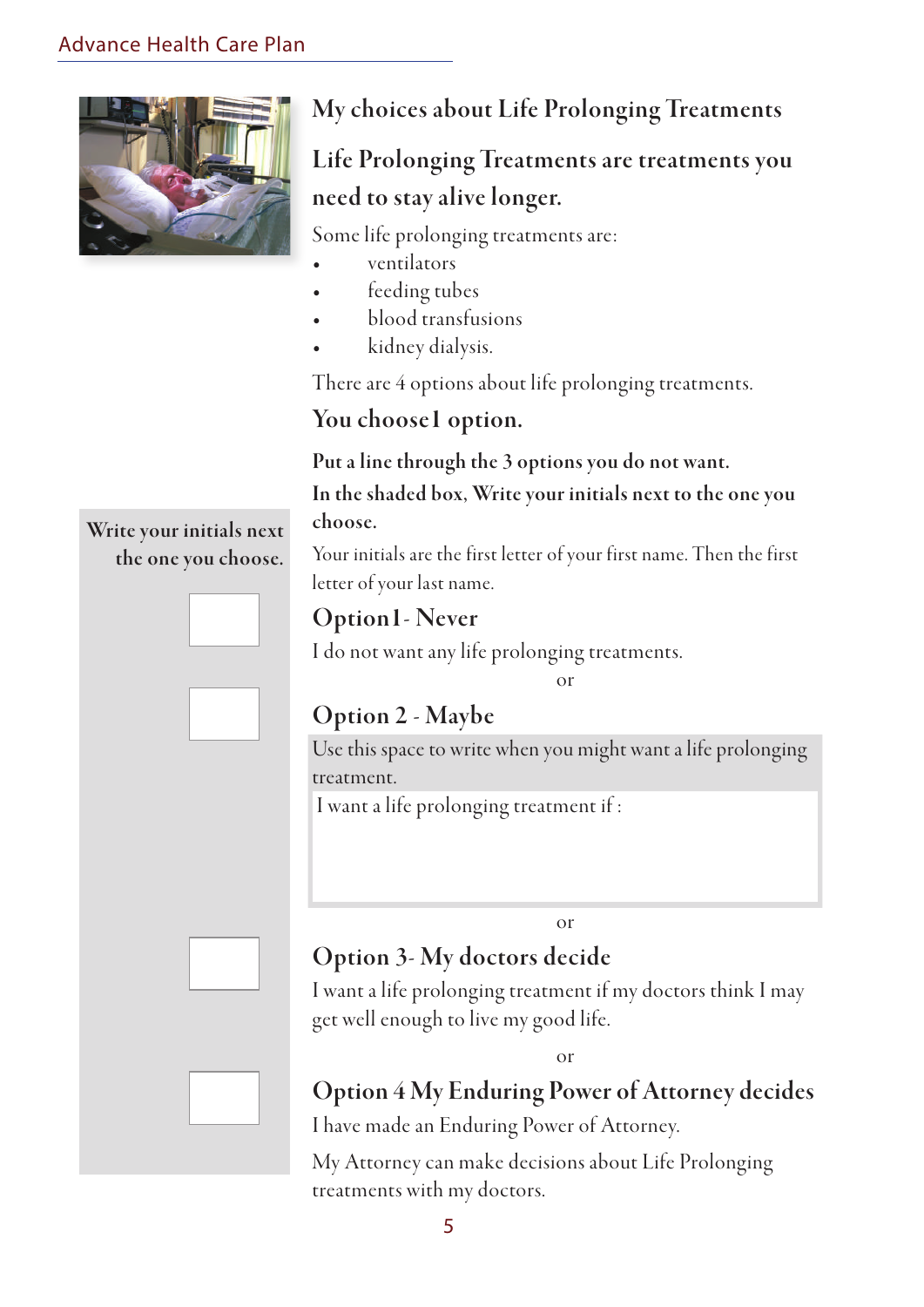

## My choices about CPR

CPR stands for Cardiopulmonary Resuscitation.

CPR can be used if your heart stops. It may get your heart started again.

Your plan needs to show if you want CPR. There are 3 options for CPR. Choose only 1.

Put a line through the 2 options you do not want. In the shaded box, Write your initials next to the one you choose.

Write your initials in the box next to the option you do want.



Option 1 – Yes I want CPR



Option 2 – No I do not want CPR



Option 3 – Maybe I only want CPR if I can get better and live my good life.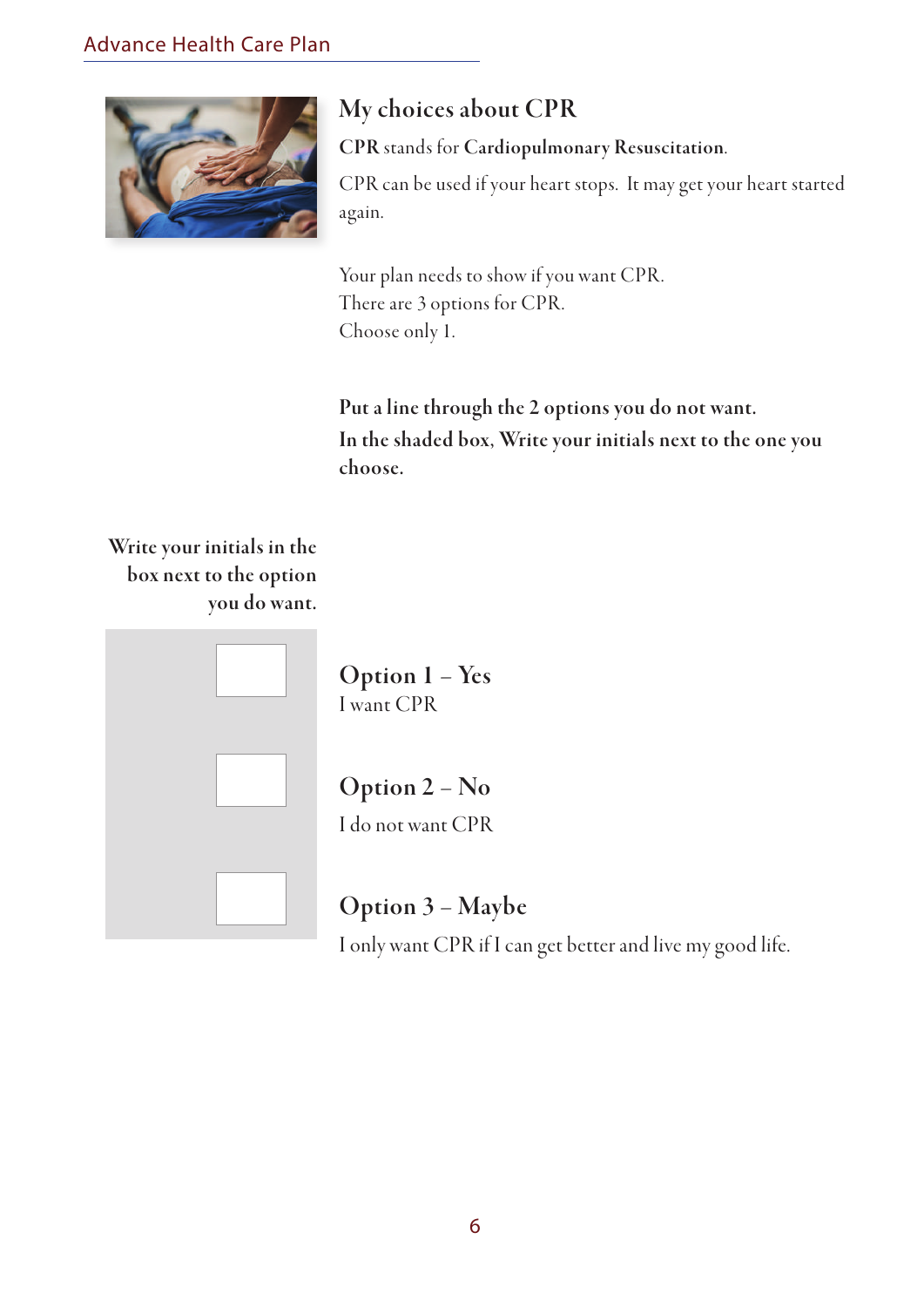

## My Health

## Your doctors need information about your health.

They need this to work out the right options for you if you are very sick or close to dying.

## Chronic Medical Conditions

A chronic medical condition is one that you live with for a long time.

Write down any chronic medical condition you have.

## Life Limiting Illness

Life limiting illness may shorten your life. Write down any life limiting illness you may have.

Other things you want known about your health.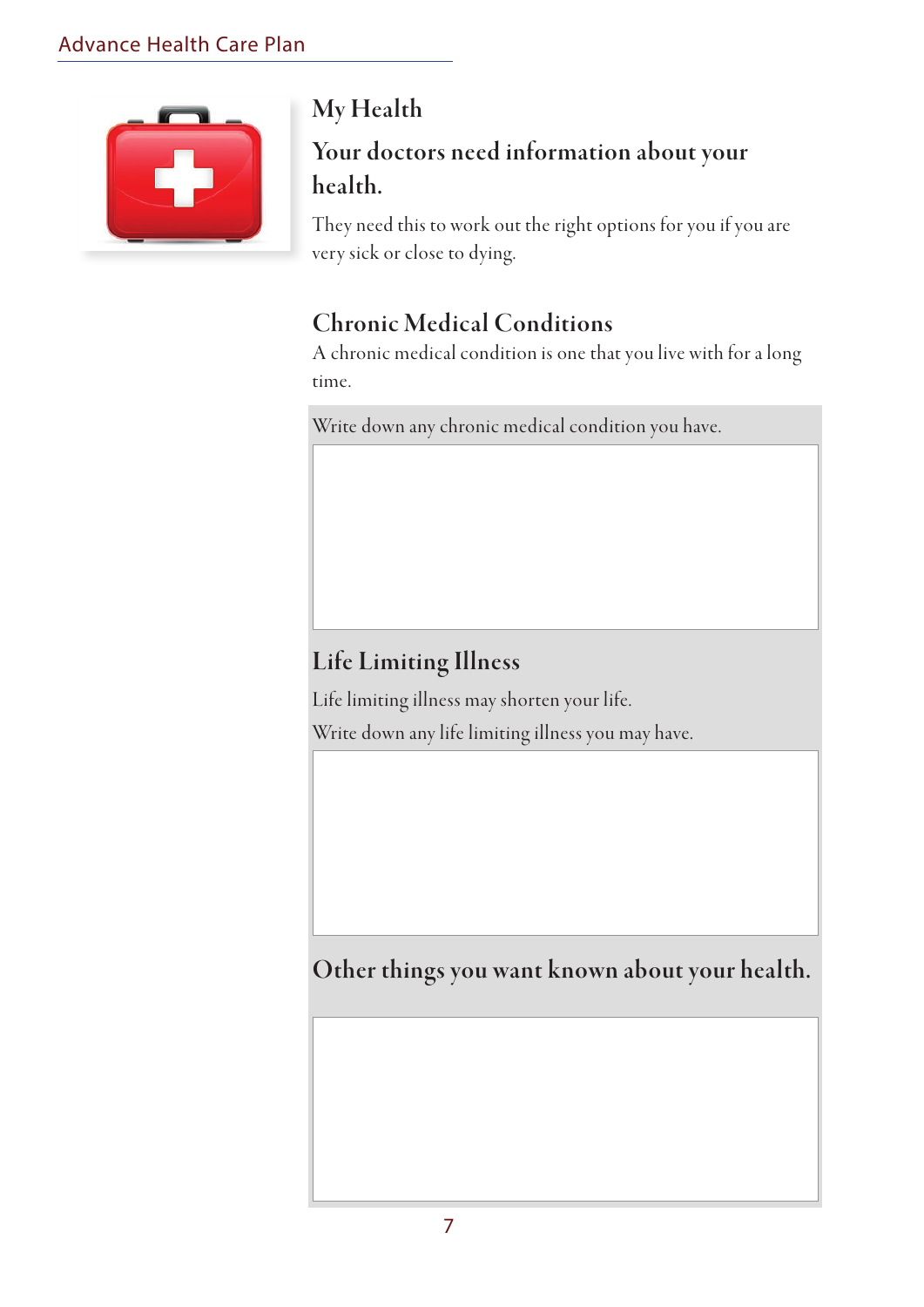#### Statement

I know that this is an important paper.

It tells people how I want to be treated if I cannot tell them myself.

It names people who can speak for me if I cannot speak for myself.

It is only for medical treatment decisions.

I have had the support I need to make my Advance Health Care Plan.

I have had support to understand my Advance Health Care Plan.

The people who have supported me to make this plan are:

I do not have any questions.

I ask that the choices shown in this plan be followed if I am unable to make them for myself.

Please value that my good life experience may not be the same as yours.

Sign your name here.

Today's date is.

/ /

/ /

Witness signature.

Supporter signature.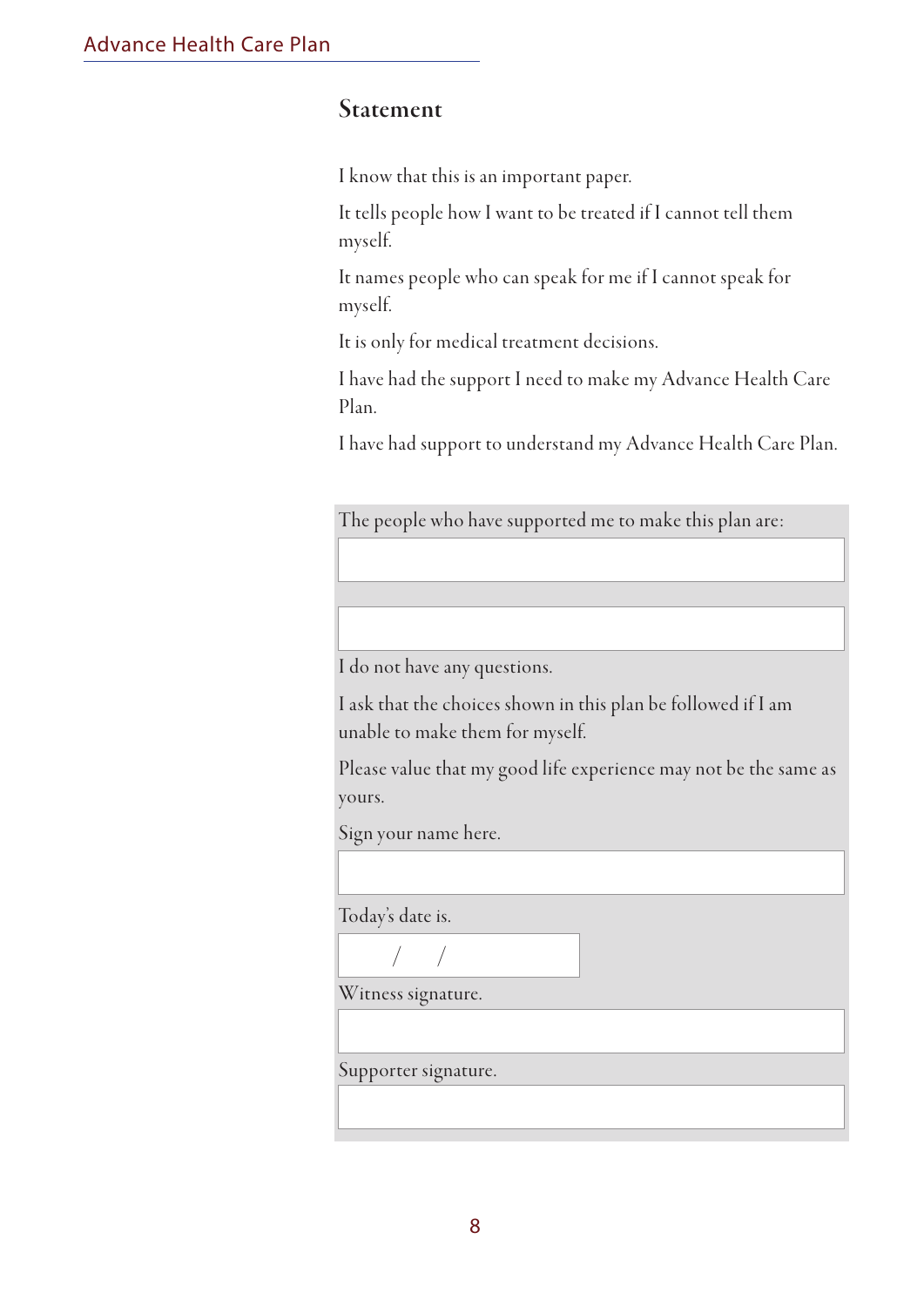## I have given a copy of my advance health care plan to



My health care team are allowed to see the information in my plan.

## Other documents to include

| 1.                                                       |
|----------------------------------------------------------|
|                                                          |
| 2.                                                       |
|                                                          |
| 3.                                                       |
|                                                          |
| 4.                                                       |
|                                                          |
| 5.                                                       |
|                                                          |
| 6.                                                       |
| I have attached a copy of my Enduring Power of Attorney. |

I have made a Health Direction.